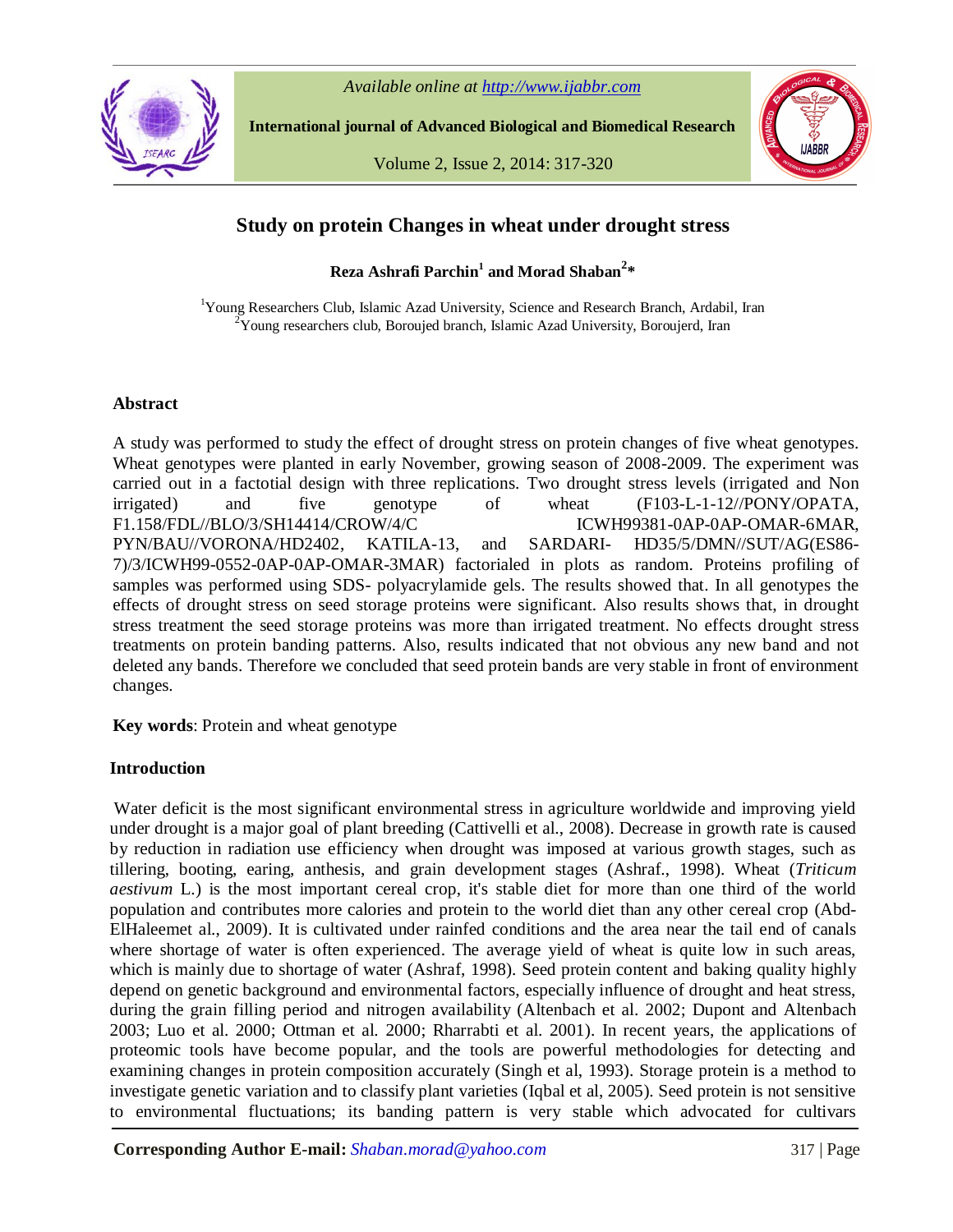identification purpose in crop. It has been widely suggested that such banding patterns could be important supplemental method for cultivars identification, particularly when there are legal disputes over the identity of a cultivar or when cultivars are to be patented (Singh et al, 1994). Seed storage protein is useful tool for studying genetic diversity of wild and cultivated rice (Singh et al, 1994). For gave to highest seed yield in agriculture addition to both nitrogen and phosphate fertilizer is very important (Shaban, 2013a,b). For gave the highest seed yield and protein yield in rapseed (Kiani et al, 2013) and maize (Beyranvand et al, 2013) should apply both nitrogen and phosphate biofertilizers. Accumulation of specific proteins and other compounds for nutrient storage to high levels is one of the characteristic events during seed development (Singh et al, 1993). Despite the fact that the response of protein composition to environmental factors in mature wheat grain results from changes in protein deposition during plant development, very few studies has examined the effects of water stress and nitrogen fertilizer on protein profiling of grains (Iqbal et al, 2005). This study was performed to study the effect of drought stress changes in protein of wheat genotypes.

### **Materials and Methods**

In this study five wheat genotypes were planted in early November, growing season of 2008-2009. The soil texture of the research farm was sandy-loam. The experiment was carried out in a factotial design with three replications. Two drought stress levels (irrigated and Non irrigated) and five genotype of wheat (F103-L-1-12//PONY/OPATA, F1.158/FDL//BLO/3/SH14414/CROW/4/C ICWH99381-0AP-0AP-OMAR-6MAR, PYN/BAU//VORONA/HD2402 , KATILA-13, and SARDARI-HD35/5/DMN//SUT/AG(ES86-7)/3/ ICWH99-0552-0AP-0AP-OMAR-3MAR) factorialed in plots as random. The seeds were pretreated with Mancozeb to minimize the probability of seed- and soil-borne diseases. The seeds were sown in five 3 m long rows, spaced 20 cm apart in end of November. The final stand density was set to be 400 plants per  $m^2$ . For protein analysis a single seed was grounded with a mortar and pestle and 10mg (0.01g) out of this seed flour was taken into a 1.5ml micro-tube. 400µl of the protein 10% glycerol, 5% β-mercaptoethanol, 5 M urea and 0.0001% bromo-phenol blue) was added and mixed well by vortexing. The crude homogenates were then centrifuged in micro-centrifuge machine at room temperature with 13000rpm for 20 min. The supernatant was separated and used for protein profiling. Protein concentration of extracts was measured by dye binding assay as described by Bradford (1976). Supernatant was mixed (4:1) with cracking solution (10 ml containing 1g SDS,0.01g bromophenol blue, 2ml β-mercaptoethanol, 1.5ml 0.5*M* tris, pH 6.8, 5g sucrose and 6.5 ml water) on vortex mixer and heated in a boiling water bath for five minutes to denature the proteins. Proteins profiling of samples was performed using SDS- polyacryl amide gels as described by Laemmli (1970). Equal quantities of proteins (150 micro grams) from each sample along with protein molecular weight marker were loaded into 10% gels. Electrophoresis was performed at constant voltage (100 volts). At end of electrophoresis, gels were dye in coomassie blue G-250 for 45 min. Then gel fixed in solution containing 10% Acetic acid and 40% Ethanol overnight, with constant agitation on a shaker. After fixing gel was washed with distilled water for 15 min, with changing the water after every 5 min.

#### **Results and discussion**

The results showed that, the effect of drought stress treatment on total seed protein was significant, but the other treatments were not significant on total protein. The comparison of the mean values of the seed protein showed that irrigated treatment has the highest seed protein and the Non irrigated treatment has the lowest seed protein and the differences between them were significant. Among the genotypes F103-L-1-12//PONY/OPATA genotype in Non irrigated condition has the highest seed protein and the OR F1.158/FDL//BLO/3/SH14414/CROW/4/C ICWH99381-0AP-0AP-OMAR-6MAR genotype in irrigated condition cultivar has the lowest seed protein. Similar results were reported by Kim et al., 1990; Suoyi Han et al, 2009. The seed storage proteins patterns of five wheat genotypes under Non irrigated and irrigated condition after electrophoresis are shown in Figure 1. In total 21- 30 bands (since below 14kDa until over 78kDa molecular weight band) per genotypes were detected in electrophoregrams. The SDS- PAGE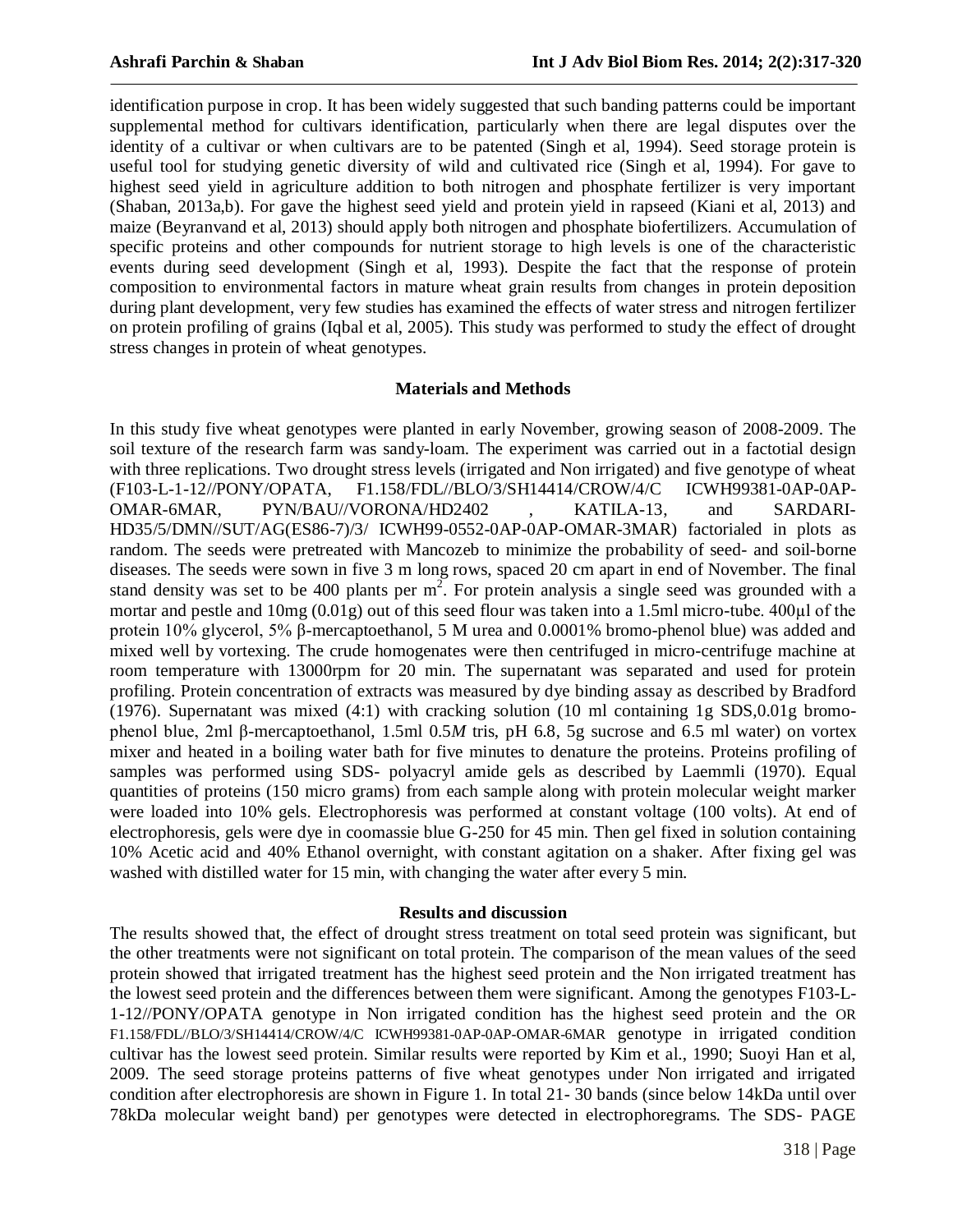results revealed no effects treatment (water dificit) on the protein banding patterns but the related Non irrigated bands were chromatic, because they have high protein concentration (figure 1). These results were in agreement with the findings of Tanksley et al, (1981); Javid et al., (2004); Iqbal et al., (2005). However, these results indicated that not obvious any new band and not deleted any bands in all treatments. These findings were indicated that grain protein banding pattern in of more crops is very stable and not sensitive to environmental changes (Tanksley and Jones, 1981). Also, we founded that in Non irrigated treatment protein percentage was more than irrigated condition but in irrigated condition total protein and protein yield were more than Non irrigatrd condition.



**figure 1. Protein banding patterns in wheat genotypes under normal and drought stress conditions**

Column name from left to right:

A1 and A2= F103-L-1-12//PONY/OPATA genotype under with and without drought stress respectively

B1 and B2= OR F1.158/FDL//BLO/3/SH14414/CROW/4/C ICWH99381-0AP-0AP-OMAR-6MAR genotype under with and without drought stress respectively

#### M= Marker

C1 and C2= PYN/BAU//VORONA/HD2402 genotype under with and without drought stress respectively

Ch1 and Ch2= KATILA-13genotype under with and without drought stress respectively

D1 and D2= SARDARI-HD35/5/DMN//SUT/AG(ES86-7)/3/ ICWH99-0552-0AP-0AP-OMAR-3MAR genotype under with and without drought stress respectively.

# **Reference**

. 1. Ashraf. M.Y. I (1998b). Photosynthetic efficiency of wheat under water stress conditions. Pak. J. Scientific and Industrial Res. 41: 15 1-163.

2. Beyranvand, H., Farnia, A., Nakhjavan, SH. and Shaban, M. 2013. Response of yield and yield components of maize (Zea mayz L.) to different bio fertilizers. International journal of Advanced Biological and Biomedical Research. Volume 1, Issue 9: 1068-1077.

3. Bradford, M.M. (1976). A rapid and sensitive method for the quantitation of microgram quantities ofprotein utilizing the principle of protein-dye binding. Ann. Biochem., 72: 248-254.

4. Cattivelli, L., F. Rizza, F.W. Badeck, E. Mazzucotelli, A.M. Mastrangelo, E. Francia, C. Mare., A. Tondelli and A.M. Stanca, (2008). Drought tolerance improvement in crop plants: An integrated view from breeding to genomics. Field Crop Res., 105: 1-4.

5. Iqbal, S.H., A. Ghafoor and N. Ayub. (2005). Relationship between SDS-PAGE markers and Ascochyta blight in chickpea. Pak. J. Bot., 37: 87-96.

6. Javid, A., A. Ghafoor and R. Anwar. (2004). Seed storage protein electrophoresis in groundnut for evaluating genetic diversity. Pak. J. Bot., 36: 87-96.

7. Karim, M.F. and Q.A. Fattah, (2006). Changes inyield of chickpea biocomponents of chickpea (Cicer arietinum L.)sprayed with potassium napthenate and napthenicacetic acid. Bangladesh J. Bot., 35(1): 39-43.